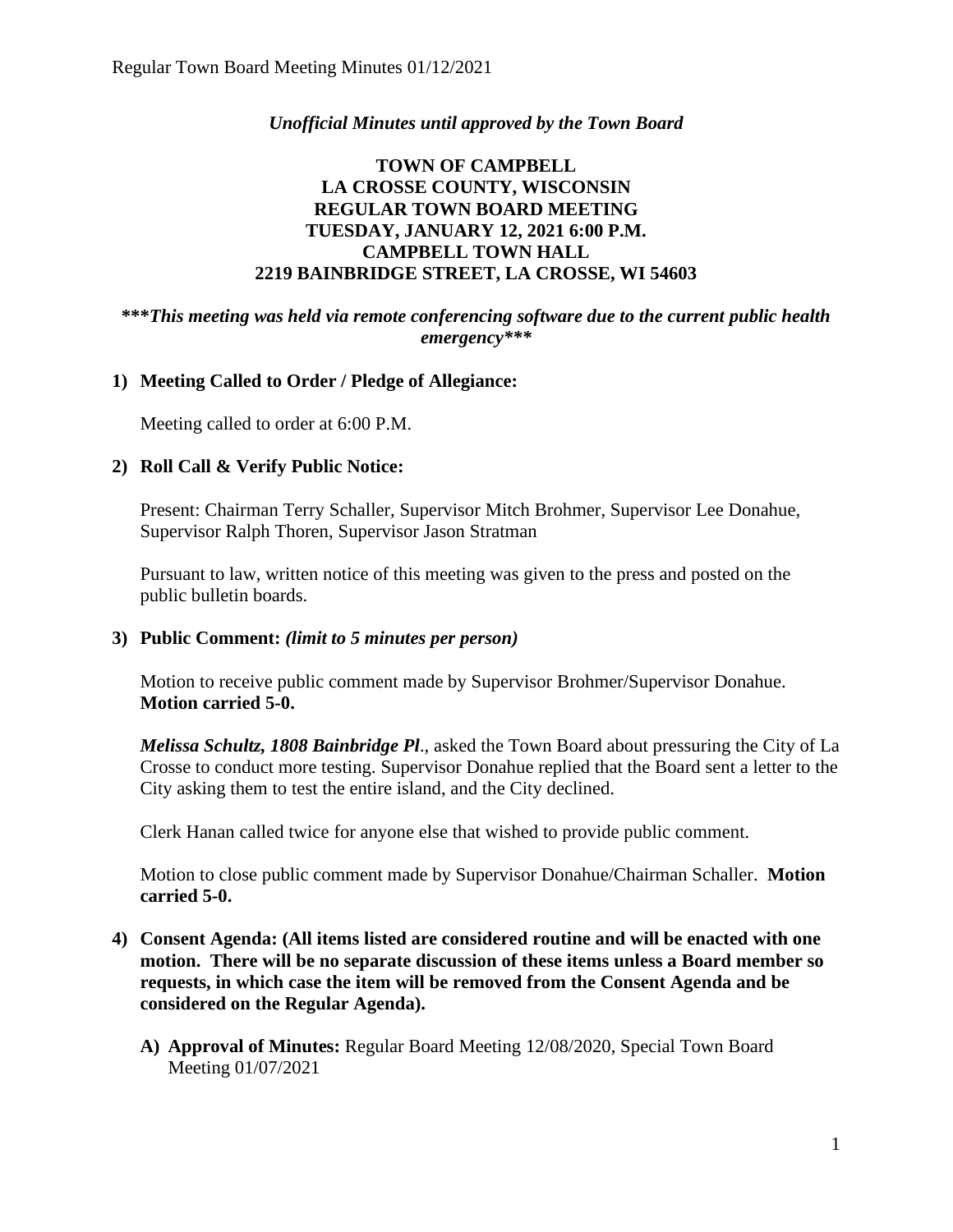**B) Plan Commission Meeting Recommendations:** Public Hearing: Petition #01-2021 Mark Vehrenkamp, 383 E. Tilson St West Salem, WI 54669. Petition to rezone parcel #4- 918-0 from the Commercial District to the Residential "A" District. (**Recommendation to Approve)**

## **C) Payment of Bills:**

Motion to approve the Consent Agenda made by Supervisor Brohmer/Supervisor Donahue. **Motion carried 5-0.**

### **5) Business:**

**A.** Tracey Kennedy, 2525  $2<sup>nd</sup>$  Ave E, request for a 4<sup>th</sup> cat. (Clerk)

Tracey Kennedy explained that she has been fostering a kitten and would like to adopt it. Supervisor Brohmer inquired about the age of her other cats.

Motion to approve a permit for a 4<sup>th</sup> cat made by Supervisor Brohmer/Chairman Schaller. **Motion carried 4-1. Supervisor Stratman voted "no"**

**B.** Ron Chamberlain, La Crosse County Highway Commissioner, to discuss pedestrian and bike accommodations as part of the County Highway B project. (Chair) (Carried Over)

There was discussion regarding results from the Comprehensive Plan survey related to pedestrian and bike facilities in the Town and a survey on the Town's Facebook page regarding the proposed alternatives for the project. The surveys showed interest in bike and pedestrian facilities in the Town.

There was also discussion regarding intersections, crosswalks, on-street parking, and pedestrian safety.

Motion to recommend the proposed Fanta Reed Alternative, with a multiuse path running from Fanta Reed Road to Lakeshore Drive AND Alternative #1 for Bainbridge Street, with a multiuse path on the east side of Bainbridge Street and opting not to include a sidewalk on the west side of Bainbridge Street made by Supervisor Brohmer/Supervisor Donahue. **Motion carried 5-0.**

**C.** Discussion and possible action regarding the HVAC system at Town Hall. (Donahue) (Carried Over)

Supervisor Donahue presented the following quotes: Schneider Heating: \$20,863.00 Cary Heating: \$25,006.00 Benedict Sales: \$23,698.00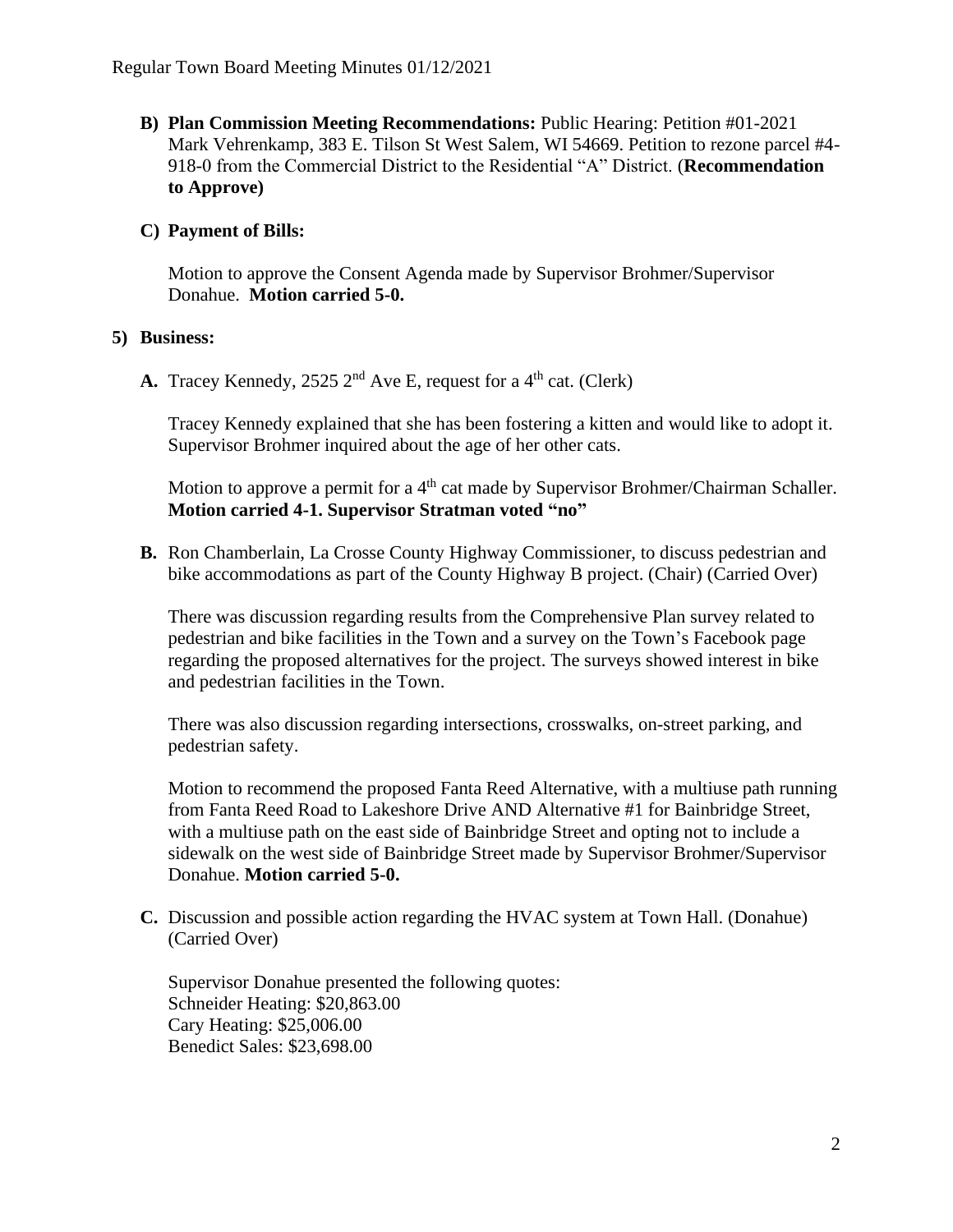There was discussion regarding a quote from Deml Controls in the amount of \$7,889.00 for new HVAC controls for Town Hall and the necessity of a controlled system versus regular thermostats.

Motion to accept the quote from Schneider Heating in the amount of \$20,863.00 with regular programmable thermostats made by Supervisor Donahue/Chairman Schaller. **Motion carried 5-0.** 

**D)** Approval of refunds due for 2020 real estate taxes. (Clerk)

Motion to approve the refunds due for a total of \$995.61 made by Supervisor Brohmer/Supervisor Thoren. **Motion carried 5-0.**

**E)** Approval of contract with Engleson & Associates, LTD to conduct financial audit for 2020. (Chair)

Motion to approve the contract with Engleson & Associates, LTD not to exceed \$10,400 made by Supervisor Donahue/Chairman Schaller. **Motion carried 5-0.**

**F)** Approval of the Compliance Assurance Plan for the Town of Campbell recycling program. (Clerk)

Clerk Hanan explained that the DNR recently conducted an audit of the Town's recycling program. The Town must have a Compliance Assurance Plan on file for handling complaints and must conduct regular inspections of its multifamily dwellings and nonresidential facilities to ensure compliance with the recycling program.

Motion to approve the Compliance Assurance Plan made by Supervisor Donahue/Chairman Schaller. **Motion carried 5-0.** 

**G)** Consideration of opening Town facilities to the public during the COVID-19 pandemic and face covering/social distancing policies in those facilities. (Donahue)

Clerk Hanan recommended the Town Hall reopen February 1, 2021 due to the upcoming election and animal licensing period.

Motion to reopen the Town Hall on February 1, 2021 made by Supervisor Brohmer/Supervisor Thoren. **Motion carried 5-0.**

Motion to carry over this agenda item in relation to the Community Center made by Supervisor Stratman/Chairman Schaller. **Motion carried 5-0.**

**H)** Replacing and upgrading lighting on exterior of Town shop. (Donahue)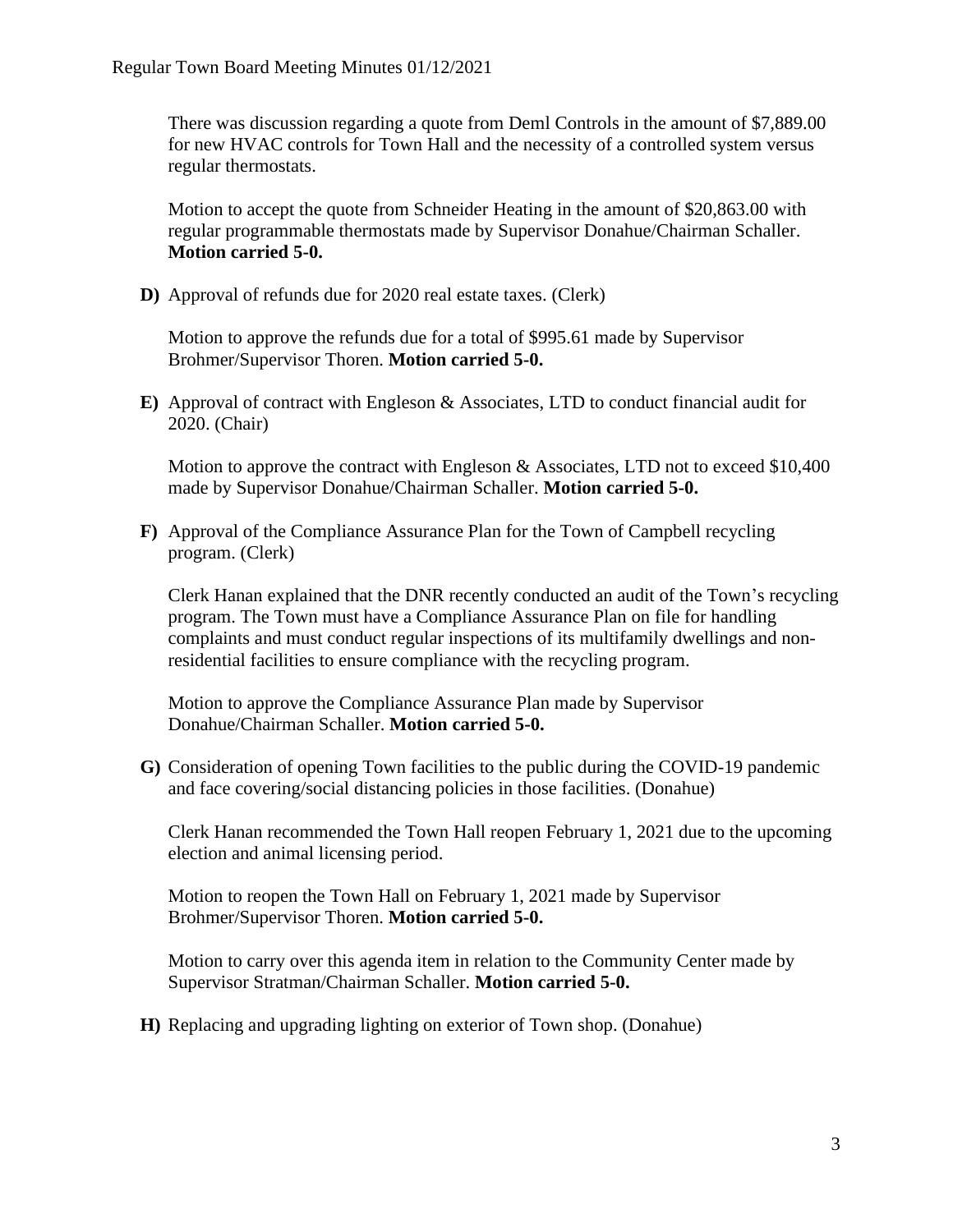Supervisor Donahue presented quotes from Kish & Sons Electric to replace lighting on the north, south, and east sides of the Town shop. The current lights create a lot of heat which melts and refreezes the snow, causing a hazard.

Motion to move forward with replacing the lighting, and using funds budgeted for holiday lighting made by Supervisor Donahue/Chairman Schaller. **Motion carried 5-0.**

**I)** Appointment of a Planning & Zoning Commission member for the remainder of a term to expire April 30, 2021. (Chair)

Chairman Schaller appointed Jason Stratman to the Planning & Zoning Commission for the remainder of a term to expire April 30, 2021.

**J)** Consideration of COVID sick pay for Town employees. (Clerk)

Motion to extend COVID sick pay to 2021 for employees who have not used the entirety of their allotted time in 2020 made by Supervisor Donahue/Chairman Schaller. **Motion carried 5-0.**

**6. CLOSED SESSION:** Pursuant to Wisconsin Statutes 19.85 (1) (c) *Considering employment, promotion, compensation or performance evaluation data of any public employee over which the governmental body has jurisdiction or exercises responsibility.* AND 19.85 (1) (g) *Conferring with legal counsel for the governmental body who is rendering oral or written advice concerning strategy to be adopted by the body with respect to litigation in which it is or is likely to become involved.*

Motion to convene in Closed Session pursuant to Wisconsin State Statute 19.85 (1) (c) and (1) (g) on a roll call vote made by Supervisor Donahue/Chairman Schaller.

Chairman Schaller – yes Supervisor Brohmer- yes, Supervisor Donahue- yes, Supervisor Thoren- yes, Supervisor Stratman-yes **Motion carried 5 yes – 0 no** 

### **(Closed Session 7:28 p.m.)**

- **A.** Personnel issues in the Maintenance Department.
- **B.** PFAS contamination issues with the City of La Crosse.

### **7. Reconvene in Open Session:**

Motion to reconvene in Open Session made by Supervisor Donahue/Chairman Schaller. **Motion carried 5-0 (8:31 p.m.)** 

**A)** Possible action of items discussed in Closed Session.